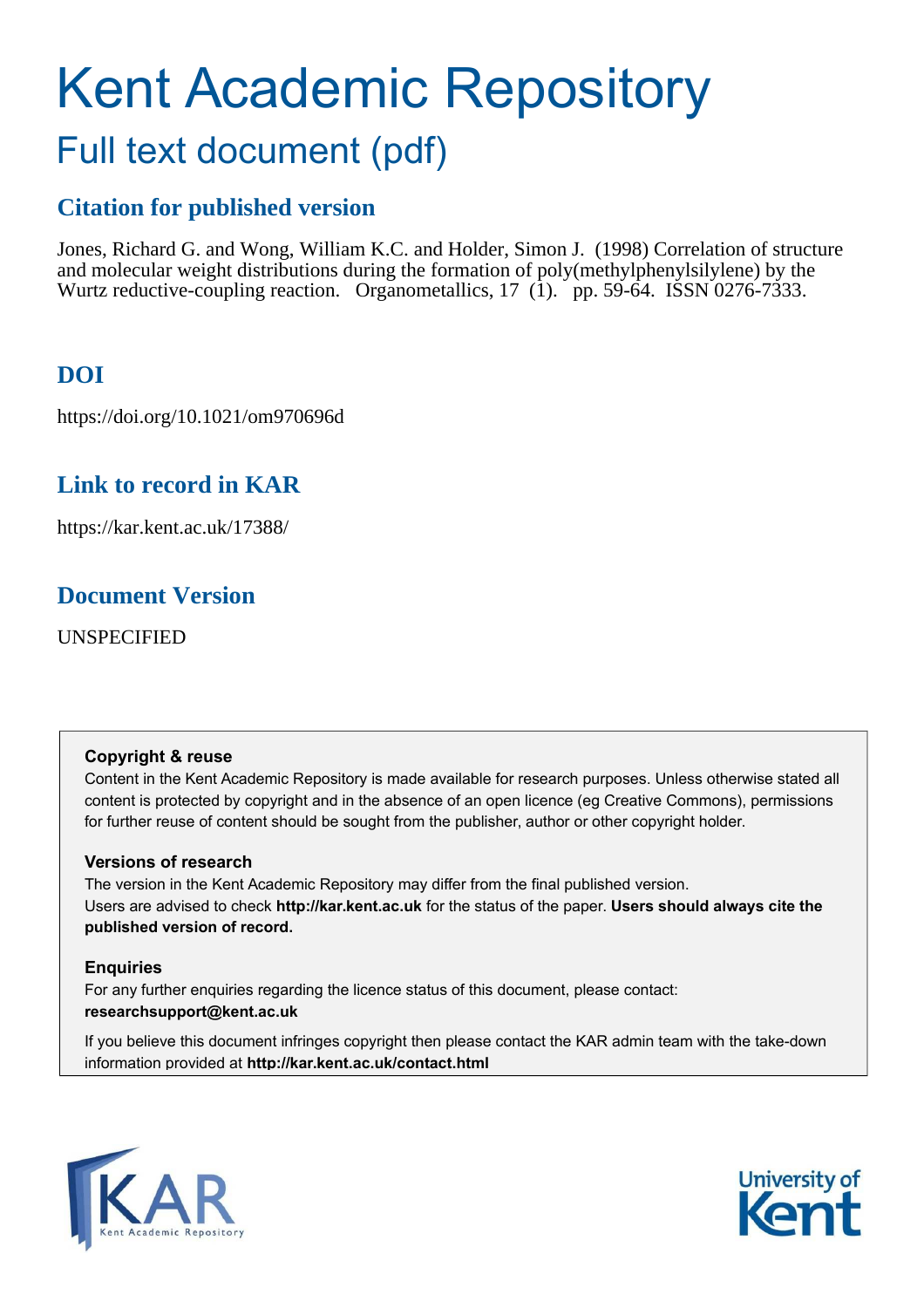## **Correlation of Structure and Molecular Weight Distributions during the Formation of Poly(methylphenylsilylene) by the Wurtz Reductive-Coupling Reaction**

Richard G. Jones\* and William K. C. Wong

*Center for Materials Research, School of Physical Sciences, University of Kent, Canterbury, Kent CT2 7NR, U.K.*

## Simon J. Holder

*Department of Organic Chemistry, NSR Center, University of Nijmegen, Toernooiveld 1, 6525 ED Nijmegen, The Netherlands*

*Received August 8, 1997*<sup>X</sup>

Variations of yields and molecular weight parameters of poly(methylphenylsilylene) formed through sodium-mediated Wurtz-type reductive coupling of dichloromethylphenylsilane in refluxing toluene are described. The intermediate molecular weight fractions within the polymodal distributions that result from such syntheses are shown to correlate well with the length of *all-trans* sequences within the polymer as revealed through the near-ultraviolet spectra of the fractionated polymers. The origins of the polymodal distributions are explained as being the consequence of a competition between termination through a backbiting reaction and a continued growth reaction whenever additions in *gauche* conformation arise. The likelihoods of such additions are reasoned to increase with the lengths of the *all-trans* sequences that arise from the preceding additions, and the termination reaction is rationalized as having a maximum probability when the polymer consists of only one such sequence. The reasoning is shown to correlate with the polydispersities of the intermediate and high molecular weight fractions within the overall molecular weight distribution of the polymer. Reasoning from this explanation of the mechanism of the polymerization, it is shown that it is possible to obtain high molecular weight, monomodal poly(methylphenylsilylene) in high yield from syntheses conducted in refluxing tetrahydrofuran.

### **Introduction**

Despite much attention being given to the problem in recent years, $1-14$  the origins of the polymodal molec-

- \* Author to whom correspondence should be addressed. Fax: +44 (0) 1227 827724. E-mail: R.G.Jones@ukc.ac.uk.
- <sup>X</sup> Abstract published in *Advance ACS Abstracts,* December 15, 1997. (1) Zeigler, J. M.; Harrah, L. A.; Johnson, A. W. *Polym. Prepr. (Am. Chem. Soc., Div. Polym. Chem.)* **1987**, *28*, 424.
- (2) Matyjaszewski, K. *Polym. Prepr. (Am. Chem. Soc., Div. Polym. Chem.)* **1987**, *28*, 224.
- (3) Kim, H. K.; Matyjaszewski, K. *J. Am. Chem. Soc.* **1988**, *110*, 3321.
	- (4) Gauthier, S.; Worsfold, D. *Macromolecules* **1989**, *22*, 221.
- (5) Fujino, M.; Isaka, H. *J. Chem. Soc., Chem. Commun.* **1989**, 466. (6) Benfield, R. E.; Cragg, R. H.; Jones, R. G.; Swain, A. C. *Nature* **1991**, *353*, 340.
- (7) Miller, R. D.; Thompson, D.; Sooriyakumaran, R.; Fickes, G. N. *J. Polym. Sci., Part A: Polym. Chem.* **1991**, *29*, 813.
- (8) Jones, R. G.; Benfield, R. E.; Cragg, R. H.; Swain, A. C. *J. Chem. Soc., Chem. Commun.* **1992**, 112.
- (9) Miller, R. D.; Ginsburg, E. J.; Thompson, D. *Polym. J.* **1993**, *25*, 807.
- (10) Jones, R. G.; Benfield, R. E.; Cragg, R. H.; Swain, A. C.; Webb, S. J. *Macromolecules* **1993**, *26*, 4878.
- (11) Jenkner, P. K.; Suzuki, H.; Miller, R. D. *Polym. Prepr. (Am. Chem. Soc., Div. Polym. Chem.)* **1994**, *35*, 500.
- (12) Jones, R. G.; Benfield, R. E.; Cragg, R. H.; Evans P. J.; Swain, A. C. *Polym. Commun.* **1994**, *35*, 4924.
- (13) Matyjaszewski, K.; Greszta, D.; Hrkach, J. S.; Kim, H. K. *Macromolecules* **1995**, *28*, 59.



**Figure 1.** Representative molecular weight distribution of PMPS synthesized in refluxing toluene.

ular weight distributions, such as that depicted in Figure 1, that invariably result from the Wurtz-type reductive coupling of dichloroorganosilanes commonly used for the synthesis of polysilylenes (see Scheme 1)

S0276-7333(97)00696-1 CCC: \$15.00 © 1998 American Chemical Society Publication on Web 01/05/1998

<sup>(14)</sup> Jones, R. G.; Budnik, U.; Holder, S. J.; Wong, W. K. C. *Macromolecules* **1996**, *25*, 8036.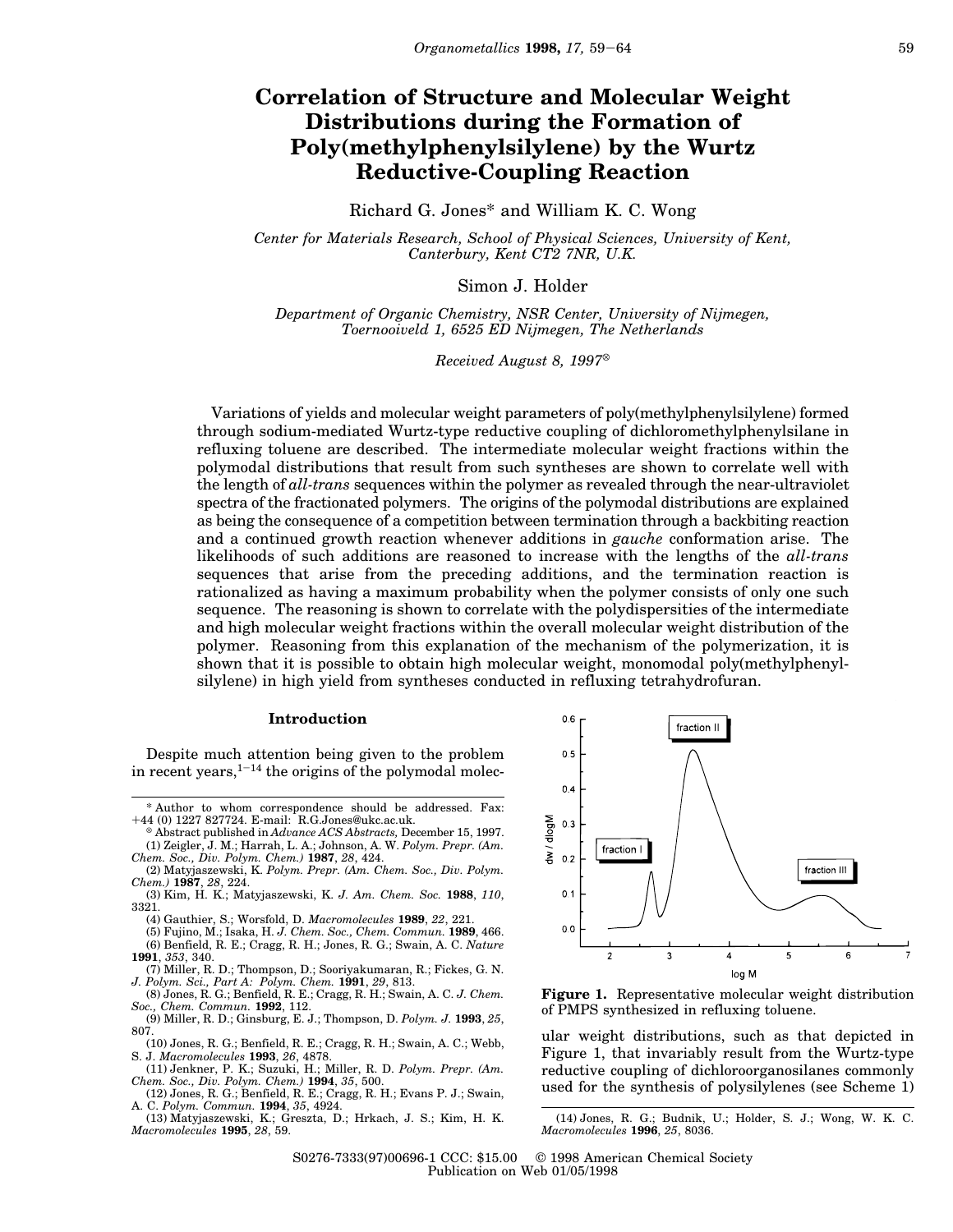#### **Scheme 1**



have remained an enigma. The formation of the oligomeric fraction (I) through endbiting and backbiting reactions during the synthesis is not at issue, but there has been no satisfactory explanation as to why the majority of chains only grow to an intermediate molecular weight (fraction II) while others grow to quite high molecular weights (fraction III). If polysilylenes of a satisfactorily high molecular weight are ever to be routinely synthesized in high yield using this method (so far this is the most generally applicable and convenient synthetic procedure available), then it is important to know why. In recent publications,  $10,14$  we have attempted to rationalize the phenomenon. In the first of these,<sup>10</sup> based on observations of the synthesis of poly- (methylphenylsilylene), PMPS, conducted in diethyl ether, it was concluded that the intermediate molecular weight fraction formed during the early stages of reaction was simply forced off the shrinking sodium surface and into solution until saturation was reached. Any chains then remaining attached to the sodium surface no longer had this option, so they grew to attain a maximum degree of polymerization. Such reasoning was flawed on at least two counts: (i) growing polymer molecules would still be forced to leave the shrinking sodium surface, if not into solution, then into the solid agglomerate, and (ii) for the reaction as normally conducted in boiling toluene, which is a much better solvent of the polymer, even in the early stages of reaction a significant proportion of the high molecular weight fraction is found in the solution phase. The later publication<sup>14</sup> followed from a more detailed consideration of the synthesis of PMPS under a wide range of reaction conditions. A correlation of the intermediate molecular weight fraction with the average length of σ-conjugated chain units in *all-trans* conformation was identified, and the formation of this fraction was attributed to a chain scission reaction occurring selectively at the ends of these wormlike sequences within polymer of high molecular weight formed earlier in the reaction. Subsequent experimentation and reconsideration confirm the correlation but disallow the detail of the interpretation. In this paper we present the relevant evidence together with an altogether more satisfactory explanation as to how the molecular weight distributions arise in these polymerization reactions. To that end, the essential arguments that were developed earlier<sup>14</sup> are outlined below.

With appropriate activation, which might be either thermal or through the intermediation of a phase transfer agent such as a crown ether,<sup>15</sup> the formation of high molecular weight poly(methylphenylsilylene) corresponding to degrees of polymerization in the region of 50 000 is kinetically driven. However, it was argued that chain scissions that occur continuously throughout the synthesis reaction result in a reduction of the molecular weight of most of the polymer to a much lower

value corresponding to a degree of polymerization of about 50. Although the overall degradation of polysilylenes is to stable cyclic oligomers and is thermodynamically driven, the polymer at this intermediate degree of polymerization represents a metastable stage in the process. For reactions conducted under hightemperature conditions in a refluxing solvent such as toluene or xylene, the selective chain scissions were postulated to arise from electron transfer from the alkali metal to the LUMO of the polymer through adventitious contact of chain segments with the sodium surface during the polymerization process. They were further rationalized as occurring at strong turns (such as *gauche*), the positions of which within any one polymer molecule would be constantly changing, but which at any instant are statistically distributed among the extended sequences of silicon atoms which are in approximately *all-trans* conformation. 16,17 The bonds at these strong turns, which are considered to interrupt the  $\sigma$ -conjugation of the backbone, were identified as being the weakest bonds in the overall polymer structure, even though the difference in energy from that of a bond in an *all-trans* sequence would, at best, be slight.

### **Experimental Section**

**Materials.** Prior to use, toluene was distilled from sodium and tetrahydrofuran (THF) was distilled from sodium/potassium alloy. Dichloromethylphenylsilane (Lancaster Synthesis) was also distilled before use and stored over magnesium turnings and 4 Å molecular sieves. Sodium (Fisons) was stored under paraffin oil and before use was cut and washed under toluene.

All glassware was flame dried. Sodium dispersions for use at temperatures below its melting point (98 °C), such as in the syntheses in refluxing THF, were prepared immediately prior to use by melting the freshly cut metal in mineral oil before dispersing it into a fine sand through the use of an homogenizer (Ultra-Turrax T 8, IKA Labortechnik, Staufen). The oil was removed by washing three times with diethyl ether. All volatiles were then removed under vacuum before the THF was added.

**Apparatus and Procedures.** Polymer structures were characterized as PMPS using NMR spectroscopy (JEOL GX-270), ultraviolet-visible spectroscopy (Shimadzu UV-240), and FTIR spectroscopy (ATI Mattson). Molecular weights of the polymers were measured as linear polystyrene equivalents in THF solution using size exclusion chromatographic (SEC) equipment supplied by Polymer Laboratories Ltd. and equipped with a mixed bed 5 mm PLgel column. A variable-wavelength UV detector set at 254 nm was used, and the calibration was over the molecular weight range  $162$  to  $1.03 \times 10^6$ . Relative amounts of the different fractions and their molecular weight parameters were determined by resolution of the individual chromatographic peaks using Peaksolve, a peak fitting package for Windows supplied by Galactic Industries Corp. The detector was not calibrated to compensate for absorbance differences between the monomeric, oligomeric, and polymeric fractions. However, it is the  $\pi\pi^*$  band of the phenyl substituents that are predominant in the determination of the absorbance at 254 nm, and these are common to all the species, but such discrepancies that might arise are of little consequence since the ensuing arguments only require consideration of trends and are not dependent on knowledge of absolute yields.

<sup>(15)</sup> It was noted that these conditions are compatible with the stabilization of ionic intermediates, in particular anions in the chain propagation reaction.

<sup>(16)</sup> Klingensmith, K. A.; Downing, J. W.; Miller, R. D.; Michl, J. *J. Am. Chem. Soc.* **1986**, *108*, 7438.

<sup>(17)</sup> Takeda, K.; Teramae, H.; Matsumoto, N. *J. Am. Chem. Soc.* **1986**, *108*, 8186.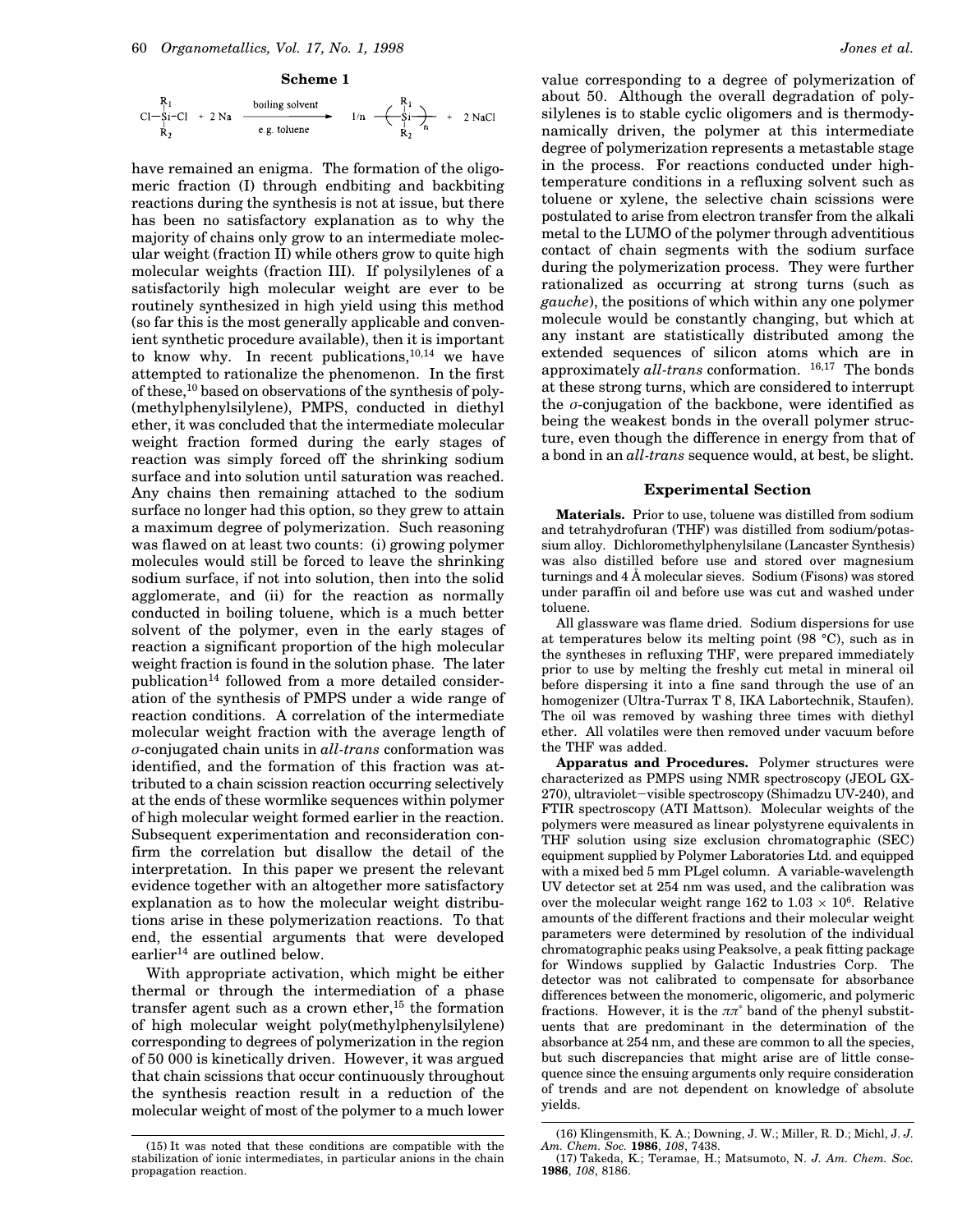**General Procedure for the Syntheses of Poly(methylphenylsilylene).** All syntheses of PMPS used the following general procedure in one or the other of its modifications: Using Schlenk-line techniques, freshly cut sodium metal (0.75 g, 0.033 mol) was added under a nitrogen atmosphere to a twonecked round-bottom flask (100 mL) equipped with an eggshaped PTFE  $(25 \times 12 \text{ mm})$  stirring bar and a condenser. For reactions in THF the metal was transformed to a fine dispersion as outlined above. The 40 mL of the solvent of reaction (toluene or THF) was added, followed by 2.5 mL (0.015 mol) of dichloromethylphenylsilane. For reactions in toluene, the mixture was rapidly stirred under reflux for the duration of reaction. In contrast, for reactions in THF the mixture was rapidly stirred at ambient temperature. There followed an induction period of about 20 min as the polymerization got underway, during which time the temperature increased until the mixture started to reflux. Reaction was sustained at this temperature solely by the heat of polymerization, and thereafter the reaction mixture was allowed to cool to room temperature. For both the toluene and the THF systems, the reaction mixtures were then cooled in an ice bath while maintaining rapid stirring, and sufficient methanol was added to quench any unreacted sodium. A further 1 h of stirring at room temperature was allowed for complete termination before 50 mL of water was added. The organic layer was then decanted to stirred methanol (250 mL) at room temperature. The precipitated polymer was collected by filtration, washed with methanol, and dried in a vacuum oven prior to characterization. In the normal course of a polymer synthesis, it is usual to remove low molecular weight materials from the crude product by successive reprecipitations. Such procedures were not followed here, because as well as removing much of the oligomeric PMPS fraction (I) they also remove substantial amounts of the intermediate molecular weight fraction (II). The molecular weight distribution of this fraction is thus distorted which for the purposes of the present study was an undesirable effect that had to be kept to a minimum if not eliminated.

For following the course of the reactions in toluene, a reaction vessel was equipped with a serum cap to allow small aliquots of the liquid phase to be withdrawn at regular intervals using a syringe.<sup>18</sup> The syringe was equipped with a discharge filter to collect particulates that had inadvertently been withdrawn, after which the bulk of the toluene in the aliquots was removed under vacuum on a Schlenk line. The residues were immediately dissolved in THF and the concentration adjusted to a level suitable for analysis by SEC.

Fractionated PMPS samples for spectrophotometric studies were obtained by successive extractions of broad distribution samples using mixtures of the *n*-alkyl alcohols from ethanol to hexanol.

#### **Results and Discussion**

In arriving at the understanding described above, undue emphasis was placed on a particular interpretation of the variation with time of the proportions of the low, intermediate and high molecular weight fractions of polymer isolated from the solution phase of the reaction mixture during a representative synthesis of PMPS. This plot is reproduced here as Figure 2, and it must be emphasized that, instead of representing variations in the absolute yields of the three product fractions, it depicts variations in their relative proportions,



**Figure 2.** Variation with time of the proportions of the low  $(\blacksquare)$ , intermediate  $(\lozenge)$ , and high  $(\blacktriangle)$  molecular weight fractions of polymer isolated from the solution phase during a representative synthesis of PMPS in refluxing toluene.



**Figure 3.** Variation with time of the composition of the solution phase during a representative synthesis of PMPS in refluxing toluene: monomer  $(x)$  and low  $(\blacksquare)$ , intermediate  $(\bullet)$ , and high  $(\bullet)$  molecular weight polymer fractions.

no account having been taken of the extent of reaction. This is a representation that easily leads to the erroneous conclusion that the high molecular weight fraction is being converted to the intermediate molecular weight fraction. In contrast, Figure 3 is typical of the variation of the composition of such a reaction mixture, from which it is evident that the absolute yields of the high and intermediate molecular weight fractions both increase steadily with time.

Figure 4 depicts the change in molecular weight distribution accompanying the reaction of a presynthesized PMPS with sodium in boiling toluene. In common with the earlier observation of Matyjaszewski and coworkers,<sup>13</sup> it is clear that the polymer does not degrade under these conditions unless reaction is prolonged, for there is an increase in molecular weight. A further feature of the synthetic procedure that is evident from Figures  $2-4$  is that a proportion of the oligomeric fraction which is formed in significant quantities in the early stages of reaction is later consumed in the polymer forming reaction. Conceivably these are linear oligomers which by virtue of their end groups are as readily involved in the coupling reaction as the dichloromethylphenylsilane precursor.

<sup>(18)</sup> The point was made in ref 14 that, since toluene is a good solvent of the polymer, representative variations of the product molecular weight distributions with time could be obtained by monitoring the polymer isolated from the solution phase. It was also shown that less than 5% of the polymer remained associated with the solid phase at the end of reaction.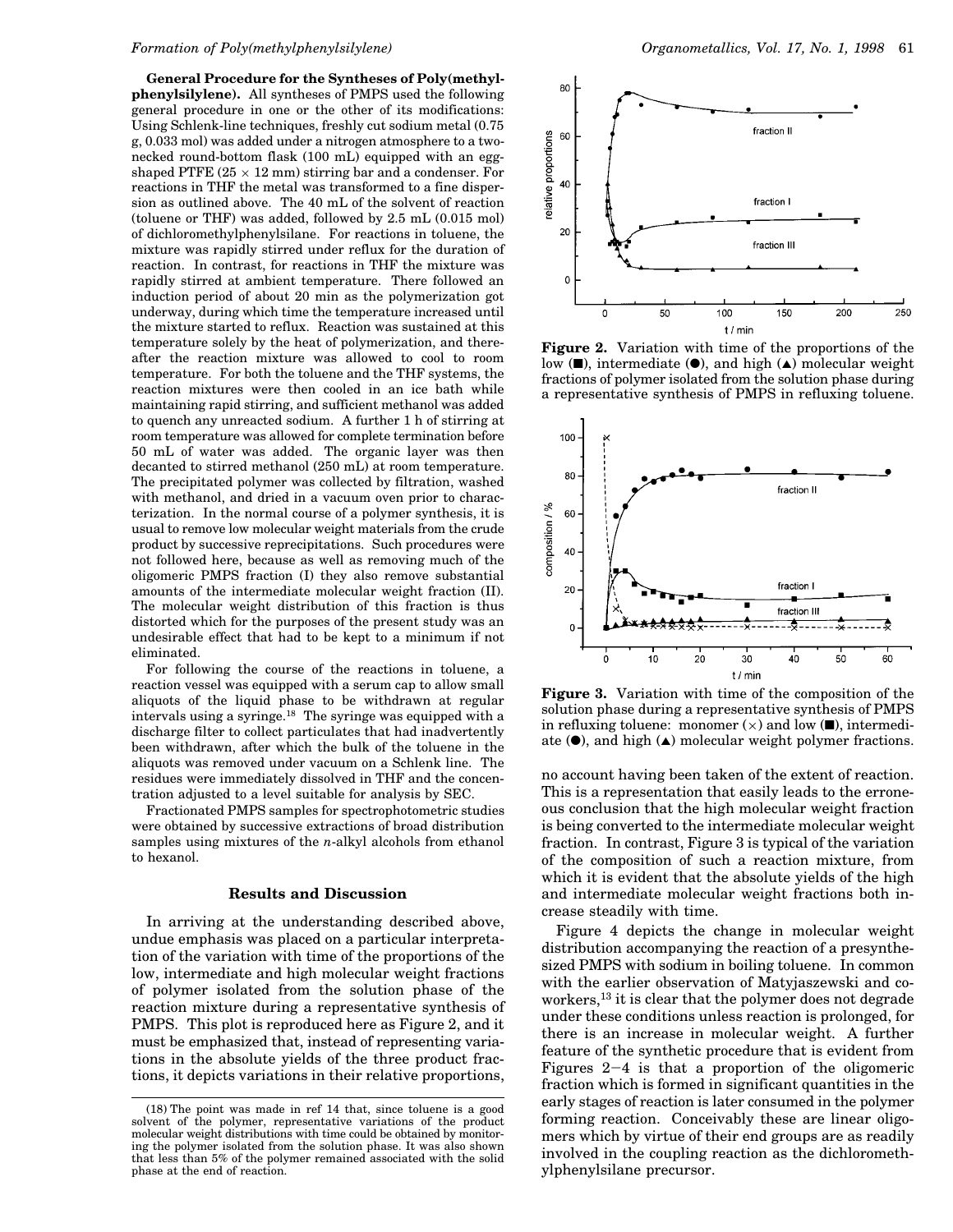

**Figure 4.** Variations in molecular weight distribution accompanying the reaction of a presynthesized PMPS with sodium in refluxing toluene.

All of these above observations deny the possibility of the intermediate molecular weight fraction being formed through the selective degradation of the high molecular weight fraction following adventitious contact of polymer segments with the sodium surface during the synthesis. Furthermore, although the earlier arguments explained the stability of the intermediate molecular weight fraction, it is not rational to assume that this fraction arises from what would appear to be chain scission, not just exclusively at the strong turns of a high molecular weight polymer molecule but at all of them simultaneously. If it was otherwise, the molecular weight distributions would be monomodal. It is therefore necessary to return to the notion that polysilylene chains, after growth to the polymerization degree of about 40, either depart to solution or stick to the sodium surface and grow by reaction with monomer, or with oligomeric or polymeric molecules with Si-Cl end groups. The following explanation is now advanced:

Central to the ensuing arguments are the  $\sigma$ -conjugation of the polymer backbone and the consequent pseudo-rigid-rod (wormlike) model of PMPS and many other polysilylenes. The delocalization of the  $\sigma$  electrons along the backbone results in a significant narrowing of the HOMO-LUMO bandgap of polysilylenes compared to that of the corresponding carbon-based polymers. This is evidenced by a remarkably strong absorption band in the near-UV spectra of polysilylenes. The maximum of absorption, and therefore the extent of conjugation, is strongly dependent on the nature of the organic substituents and the conformation of the polymer chain. Typically, poly(di-*n*-butylsilane) displays a  $\lambda_{\text{max}}$  at 315 nm at room temperature at which the chain adopts a 7/3 helical conformation. However, this increases to 354 nm as the temperature is reduced, causing the chain to adopt an *all-trans* conformation.<sup>19</sup> PMPS displays a  $\lambda_{\text{max}}$  at about 340 nm at room temperature. This value is substantially higher than that observed for poly(di-*n*-alkylsilane)s which in part is a consequence of the mixing of the phenyl  $\pi$ -orbitals with the molecular orbitals of the silicon backbone, but is also because PMPS in both solution and the solid phase consists of predominantly *all-trans* sequences separated





**Figure 5.** Variation of the position of the near-ultraviolet absorption maximum with chain length for solutions of PMPS in toluene.

by segments of conformational disorder, i.e., the strong turns referred to above. This is not to describe PMPS as a rigid-rod polymer but a polymer of high molecular weight might well be visualized as a random coil of semirigid rods, i.e., a random coil of wormlike sequences. Values of 64 nm determined for the characteristic ratio, Cn, of PMPS using light-scattering photometry indicate a relatively stiff polymer chain.<sup>20</sup> The persistence lengths of PMPS, also determined from solution phase light-scattering studies, are in the range 7.0-8.0 nm which corresponds closely to 35-40 repeat units of the polymer chain<sup>21</sup> and correlates well with the effective conjugation lengths determined from UV and fluorescence spectrophotometry.<sup>16</sup>

The maximum conjugation lengths of polysilylenes are most readily discerned from plots of  $\lambda_{\text{max}}$  against relative molecular weight. Such a plot is shown in Figure 5 for PMPS. It is reasonable to assume that the stabilization energy associated with the  $\sigma$ -conjugation varies in this way, and it shows that the greatest gains in stabilization energy (resonance stabilization) of the chain are achieved at an average degree of polymerization (DP) of about 35. Thus, a chain 35 units long is significantly more stable if the conjugation is uninterrupted than if its conjugation is broken at a strong turn after about 15 units (say). In contrast, a chain of length 100 units (say) would be no more stable if its conjugation was unbroken than if it was broken by strong turns into two, or even three, separately conjugated segments. It follows that a chain will grow to be on average 35 units long, gaining stabilization energy at every addition in trans conformation. However, eventually there is no energetic advantage in adding in trans rather *gauche* conformation (i.e. an incipient strong turn), and at the point in the growth at which such an addition does occur, then the defect is effectively held in this position since any attempt to transfer it back along the chain by conformational reorganization would lead to a reduction in the molecule's overall stability. It follows that the probability  $(P)$  for the occurrence of a backbiting

<sup>(20)</sup> Cotts, P. M.; Miller, R. D.; Trefonas, P. T., III; West, R.; Fickes, G. N. *Macromolecules* **1987**, *20*, 1046.

<sup>(21)</sup> Strazielle, C.; de Mahieu, A.-F.; Daoust, D.; Devaux, J. *Polymer* **1992**, *33*, 4174.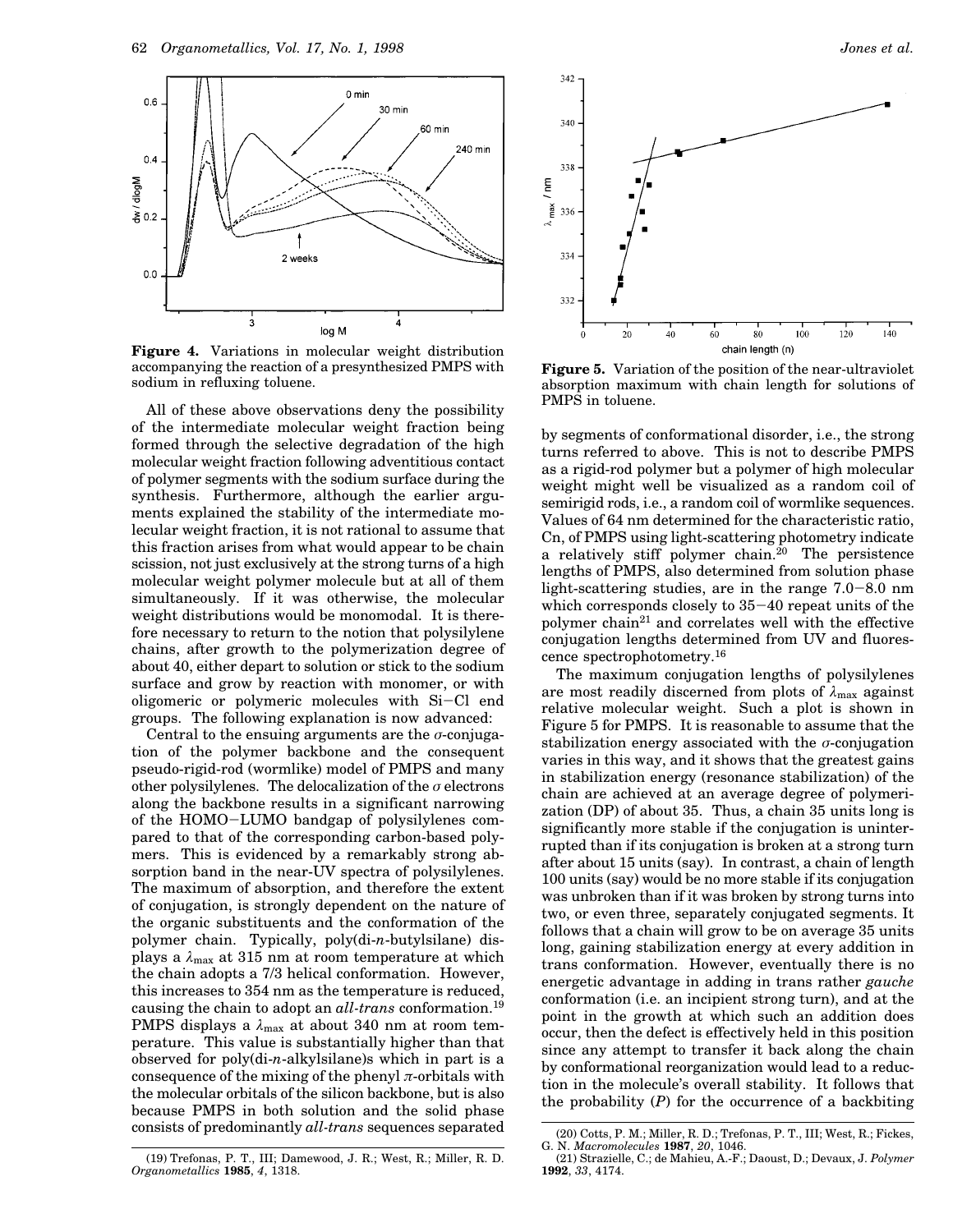

**Figure 6.** Schematic of the progress of the alkali metal mediated reductive coupling of a dihaloorganosilane.

reaction is at a maximum at this juncture (see Figure 6). If backbiting does occur, then a cyclic oligomer is clipped out at the chain end, and since the remnant chain end would now be remote from the alkali metal surface, the polymer molecule would enter solution. The more vigorous the reaction conditions, such as the high temperatures of refluxing toluene or xylene which are more than sufficient to maintain the alkali metal in a molten state, the more likely is this sequence of events. If the backbiting reaction does not occur, then the chain end remains anchored to the alkali metal surface where it continues to grow beyond the average of 35 units at which it attained its maximum stability as a single, approximately *all-trans* sequence. As it does so, the position of the strong turn changes continuously as conformational reorganization seeks to obtain the maximum overall stability for what are now two *all-trans* wormlike sequences. When another strong turn eventually arises, there is now the additional possibility of such a reorganization moving this new structural irregularity away from the chain end, and therefore from the alkali metal surface, as the longer chain seeks optimum stability for three *all-trans* sequences. The probability of a backbiting reaction is thereby reduced (i.e.  $P_2 \leq P_1$ ), and it follows that the probability of continued growth is increased. As each successive *gauche* turn arises in the ever extending chain, the probability of an immediate redistribution of these conformational defects to new positions away from the chain end further increases the probability of continued growth  $(1-P_i)$  and decreases the probability of the backbiting reaction  $(P_i)$  that is required to disengage the chain from the alkali metal surface. Thus it is that the product appears as two distinct fractions, one at DP  $\approx$ 35 and the other at a very high degree of polymerization, and rather than the former representing a sole point of no return in the growth of the polymer molecule, it is simply the point at which the probability of that option is at its greatest.

To aid clarification it is perhaps worthwhile expressing these concepts in the following alternative way: At any instant during the growth of a polymer molecule it will contain a number of strong turns, the positions of which change rapidly such that they can effectively be viewed as traveling back and forth along the chain in a random fashion, but one in which the overall stability of the chain is maintained. The number of these turns will increase with chain length, and there would on

**Table 1. Molecular Weight Parameters for Resolved Intermediate and High Molecular Weight Fractions of Three Samples of PMPS Prepared in Accordance with the Standard Wurtz Methodology**



**Figure 7.** Variation in the molecular weight distribution with time during the Wurtz-type synthesis of PMPS in refluxing THF.

average be about one per 35 chain segments. However, the longer the chain the lesser the probability that at a given instant any of these turns will be found in the vicinity of a chain end and in particular, the chain end located at the alkali metal surface, i.e., there will be an ever increasing probability of them being found at points between the chain ends such that the chain should be divided so as to obtain maximum stability by containing all of the chain atoms within extended *all-trans* sequences. Thus, the highest probability of a strong turn being found at a chain end is for when there is only one such turn, and the chain is of insufficient length to stabilize two *all-trans* sequences, i.e., when it is less than about 35 chain units long. It is in this situation that backbiting and concomitant disengagement of the residual polymer chain from the alkali metal surface would have the highest probability.

On the basis of the above reasoning, the molecular weight distribution of the intermediate molecular weight fraction can be modeled as a series of overlapping normal distributions of decreasing amplitude which give rise to an overall polydispersity that is significantly greater than 2. In contrast, the polydispersity of the high molecular weight fraction should be a much lower value since in this region  $P_i$  is disappearingly small and the growth reaction then approximates to that of a "living" polymerization limited only by the availability of reactants. Table 1, which lists the polydispersities of the intermediate and high molecular weight fractions of three representative samples of PMPS determined following the resolution of the peaks in their size exclusion chromatograms, shows that this is indeed the case. The average polydispersities of the intermediate and high molecular weight fractions for a total of eight samples are also shown.